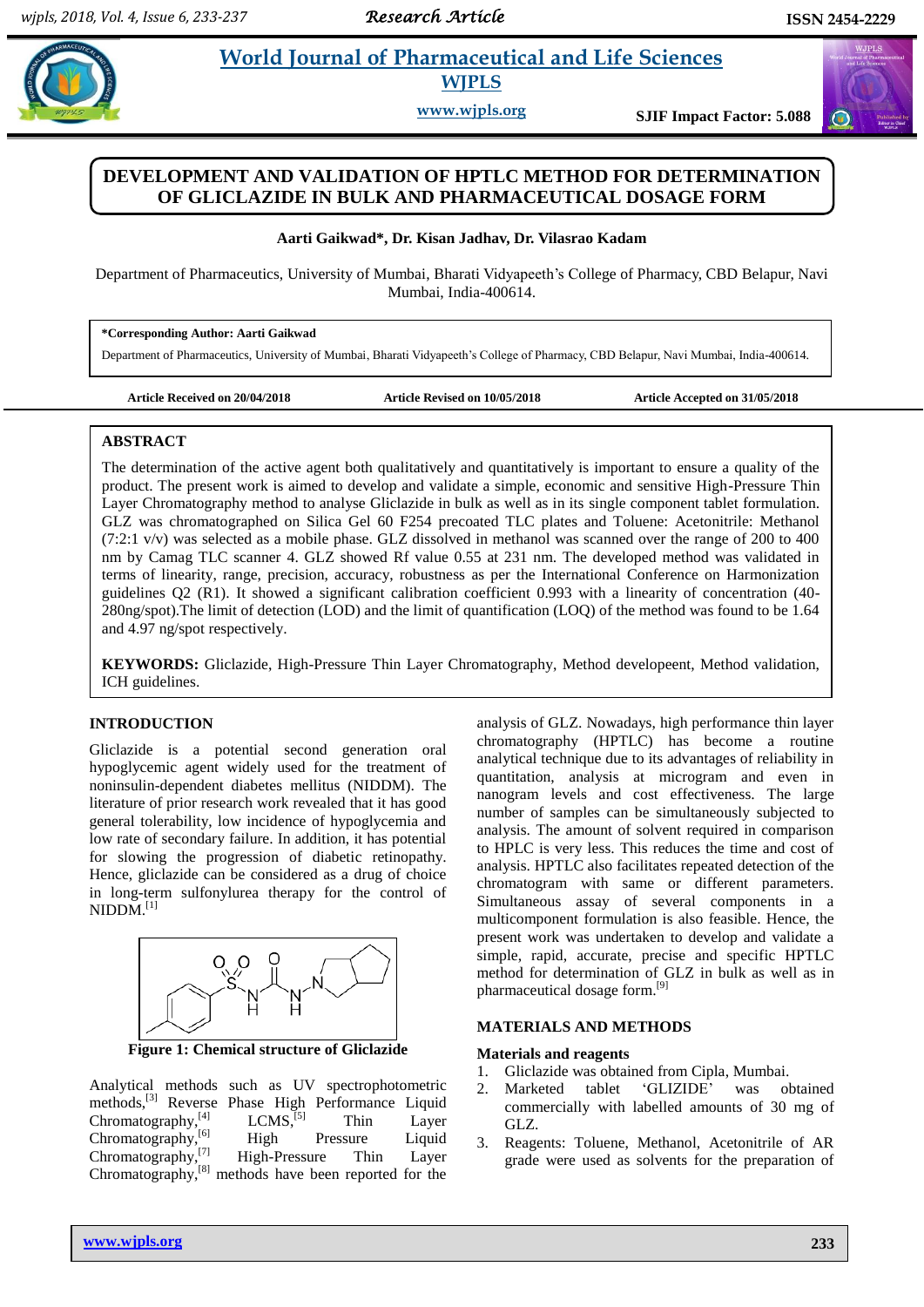mobile phase (S.D. FINE CHEMICALS, Mumbai, Maharashtra, India).

4. Silica Gel 60 F254 TLC plates (MERCK) as a stationary phase.

#### **Experimentation**

## **Preparation of standard solution**

A standard stock solution of GLZ was prepared by dissolving 10 mg of standard drug in 10 ml of methanol which obtains 1000 μg/ml concentration of GLZ. This solution was further diluted to get different required concentrations of GLZ. 100 μg/ml solution of GLZ was selected as working standard.

## **Sample Preparation**

Ten tablets were weighed and the average weight was calculated. The tablets were then finely powdered and an amount equivalent to 10 mg of GLZ was dissolved in a 10ml volumetric flask, and sufficient amount of methanol was added to dissolve the drug. The mixture was ultra-sonicated for 15 min and diluted to 10ml with the same solvent. The solution was double filtered, first through 0.45*μ*m Whatman filter paper and after that through 0.45*μ*m syringe filter in order to get a clear solution.

## **Selection of wavelength for detection**

The prepared working standard of GLZ in methanol was scanned by UV visible detector over the wavelength range 200 to 400 nm to check wavelength of API. The wavelength of 231nm was selected for further detection of samples and the resulted chromatogram is showed in (Figure 2).



**Figure 2: Chromatogram of 100 μg/ml solution of Gliclazide.**

#### **Chromatographic conditions**

- HPTLC was performed on pre-coated silica gel 60 F254 TLC (E-Merck, Germany) plates (10x10 cm). TLC plates were prewashed with methanol and activated at 110°C for 10 min prior to application. The 20 μl standard samples of GLZ were spotted on pre-coated TLC plates in the form of bands of 6 mm width under a stream of nitrogen gas using a 100 μl sample syringe with a Camag Linomat sample applicator. The space between two bands was fixed at 8 mm.
- On the basis of trial and error method, toluene: acetonitrile: methanol (7:2:1 v/v) was selected as mobile phase composition which resulted in welldefined and sharp peaks of GLZ with RF=0.55  $\pm 0.02$ . Chamber was saturated with the mobile phase for 20 minutes in Camag twin trough chamber at room temperature. The mobile phase is allowed to run at migration distance of 90 mm.
- The developed TLC plate was air dried and densitometric analysis was carried out using Camag TLC Scanner 3 using the WinCATS software. The absorbance mode was set at 231 nm for all measurements. The slit dimension was kept at 5.00  $mm \times 0.45$  mm.

## **Preparation of Calibration curve**

Different concentrations of the working standard solution 40, 80, 120, 160, 200, 240 and 280 ng/spot were applied on the TLC plate, corresponding peak areas were recorded and the graph of peak area vs. concentration was extrapolated.

#### **Method validation**

The purpose of validation of an analytical method is to signify whether the procedure is appropriate for its intended purpose. The developed method was validated for various parameters such as Linearity & Range, Precision, Limit of Detection (LOD) & Limit of Quantitation (LOQ) and Accuracy according to ICH Q2 (R1) guidelines.

#### **Range and linearity**

The linearity of an analytical procedure is its ability to produce test results which are directly proportional to the amount of analyte in the test sample. The range of an analytical procedure is the interval between the upper and lower concentration of analyte in the sample.

## **Specificity**

Specificity is the ability to assess unequivocally the analyte in the presence of components which may be expected to be present. The specificity of the method is determined by analyzing standard GLZ and GLZ extracted from tablets.

#### **Precision**

The precision of an analytical procedure indicates the closeness of agreement between a series of measurements obtained from multiple sampling of the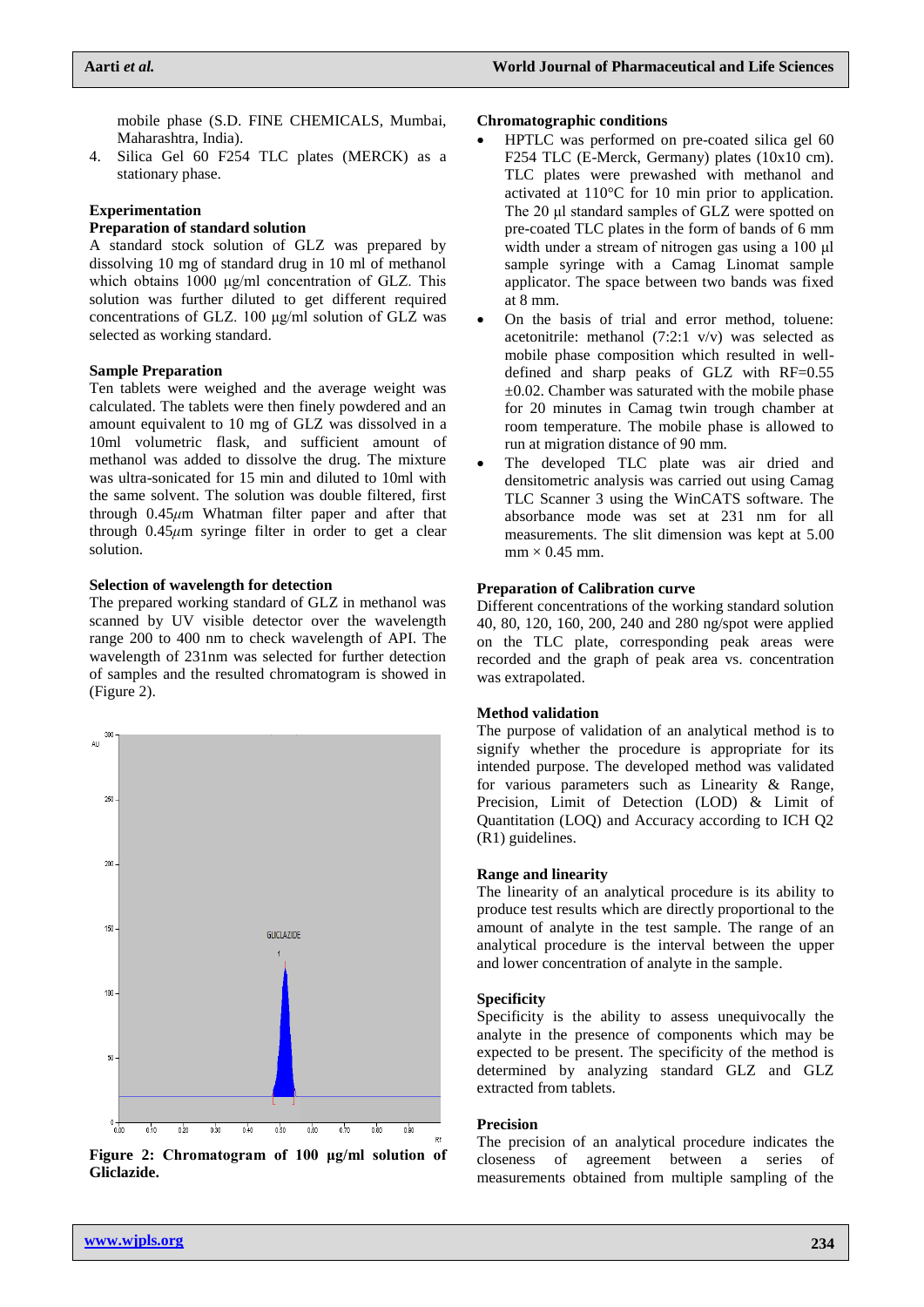same homogeneous sample under the prescribed conditions. Precision may be considered at three levels: repeatability, interday precision and intraday precision.

## **Limit of Detection (LOD) and Limit of Quantitation (LOQ)**

The detection limit of an analytical procedure is the lowest amount of analyte in a sample which can be detected but not necessarily quantitated as an exact value. The quantitation limit of an analytical procedure is the lowest amount of analyte in a sample which can be quantitatively determined with suitable precision.

The values of LOD and LOQ were calculated based on the standard deviation of the response and the slope of calibration curve. The detection limit and quantitation limit is expressed as follows

 $LOD = 3.3 * SD/S$  $LOQ=10 * SD/S$ 

#### Where,

SD is a standard deviation of y-intercept of the calibration curves

S is a mean slope of five calibration curves.

#### **Accuracy**

The accuracy of an analytical procedure expresses the closeness of agreement between the value which is accepted either as a conventional true value or an accepted reference value and the value found. This is sometimes termed trueness. Accuracy should be measured as percent recovery by the assay of known amount of analyte added in the sample. To check the accuracy of the method, recovery studies were carried out by over spotting standard drug solution to preanalyzed sample solution at three different levels 80%, 100% and 120 %.

## **Robustness**

The robustness of an analytical procedure is a measure of its capacity to remain unaffected by small, but deliberate changes in method parameters and provides an indication of its reliability during normal use. The % RSD values less than 2 indicate robustness of method.

### **RESULTS AND DISCUSSION**

#### **Linearity and Range**

Standard solutions of 2, 4, 6, 8, 10, 12, 14 ppm were prepared and 20μl of each of these solutions were spotted on the TLC plate. The calibration plot was obtained by plotting peak area against concentration to find out Regression equation and correlation coefficient as shown in Figure 3.



**Figure 3: Calibration Curve of a Gliclazide.**

#### **Specificity**

The specificity of the method was ascertained by analyzing standard GLZ and GLZ extracted from tablets. The spot for the drug in a sample was confirmed by comparing the Rf and spectra of the spot with that of standard drug spot (Figure 4).



**Figure 4: Spectra of standard Gliclazide and Gliclazide extracted from tablet.**

#### **Precision**

The precision of the method was verified by repeatability, intraday and interday precision studies.

#### **Repeatability**

Repeatability studies were performed by analysis of one concentration (160ng/spot) of the drug six times on the same day. The peak area of each spot is measured and Relative standard deviation (%RSD) was calculated which were found to be within acceptable limits as shown in Table 1.

#### **Table 1: Data for repeatability study.**

| Sr. no. | <b>Concentration</b> (ng/spot) | Area | % RSD |
|---------|--------------------------------|------|-------|
|         | 160                            | 1289 |       |
|         | 160                            | 1280 |       |
| 3       | 160                            | 1293 | 0.78  |
|         | 160                            | 1301 |       |
|         | 160                            | 1279 |       |
|         | 160                            | 1274 |       |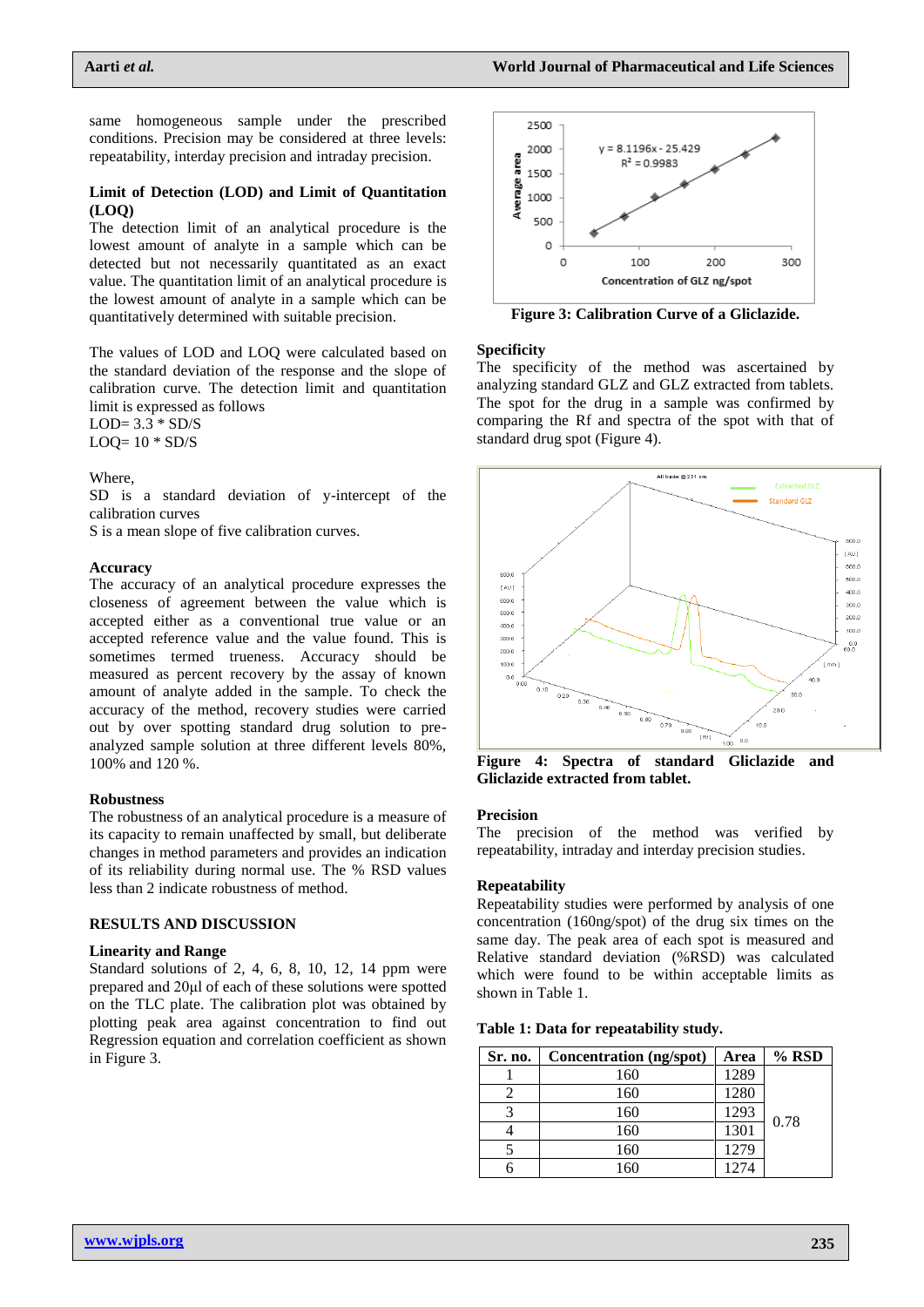same day. The peak areas obtained were used to calculate % RSD for intra-day precision studies which were found to be within acceptable limits as shown in

## **Intra-day precision**

The intraday precision of the method was performed by analyzing standard solutions of GLZ at three different concentration levels covering low (40ng/spot), medium (160ng/spot), high (260 ng/spot) for three times on the

**Table 2: Intraday Precision study of Gliclazide.**

| <b>Conc. levels</b> |                 | Average peak area |                  |                  | S.D.    | $%$ RSD |
|---------------------|-----------------|-------------------|------------------|------------------|---------|---------|
|                     | Conc. (ng/spot) | <b>Session 1</b>  | <b>Session 2</b> | <b>Session 3</b> |         |         |
| Low                 | 40              | 287               | 284              | 279              | 283.33  | 1.42    |
| Mid                 | 160             | 1295              | 1280             | 1291             | 1288.66 | 0.60    |
| High                | 280             | 2253              | 2248             | 2269             | 2256.66 | 0.48    |

Table 2.

## **Inter-day precision**

The inter-day precision of the method was assessed by analyzing standard solutions of GLZ at three different concentration levels covering low (40ng/spot), medium

(160ng/spot), high (260 ng/spot) for three different days. The peak areas obtained were used to calculate % RSD for inter-day precision studies which were found to be within acceptable limits as shown in Table 3.

**Table 3: Interday Precision study of Gliclazide.**

|                     | Conc. (ng/spot) | Average peak area |       |       | S.D.    | $%$ RSD |
|---------------------|-----------------|-------------------|-------|-------|---------|---------|
| <b>Conc.</b> levels |                 | Dav               | Day 2 | Dav 3 |         |         |
| Low                 | 40              | 287               | 290   | 280   | 285.66  | 1.79    |
| Mid                 | 160             | 1295              | 1274  | 1285  | 1287    | 0.56    |
| High                | 280             | 2253              | 2240  | 2285  | 2252.33 | 0.53    |

#### **Limit of Detection (LOD) and Limit of Quantitation (LOQ)**

The values of Limit of Detection (LOD) and Limit of Quantitation (LOQ) were calculated based on the

standard deviation of the response and the slope of calibration curve. The obtained results are shown in Table 4.

## **Table 4: Results for Limit of detection and Limit of Quantification.**

| Sr. no. | <b>Parameters</b> | <b>Results (ng/spot)</b> |
|---------|-------------------|--------------------------|
|         | LOD.              | 1.64                     |
|         | ഹ                 | $\mathbf o$              |

#### **Accuracy**

For recovery studies the basic concentration of sample chosen was 200 ng/spot. The drug concentration was calculated using regression equation. The recovery of the method was determined by comparing the determined

concentration of spiked samples to the theoretical concentrations. The average percentage recovery was calculated at each concentration level and obtained results are tabulated as in Table 5.

**Table 5: Recovery studies of GLZ from a marketed formulation.**

| $\frac{0}{0}$<br>level | <b>Amount present</b><br>in extract (ng/spot) | <b>Amount present</b><br>in std sample (ng/spot) | <b>Total</b> | Average<br>peak area | $\frac{0}{0}$<br><b>Recovery</b> | Average<br>% Recovery |
|------------------------|-----------------------------------------------|--------------------------------------------------|--------------|----------------------|----------------------------------|-----------------------|
| 80                     | 200                                           | .60                                              | 360          | 2811                 | 97.03                            |                       |
| 100                    | 200                                           | 200                                              | 400          | 3197                 | 99.21                            | 97.93                 |
| 120                    | 200                                           | 240                                              | 440          | 4728                 | 97.57                            |                       |

#### **Robustness**

Robustness of the method was determined by making small changes in the mobile phase composition and chamber saturation time. The % RSD values calculated and were found to be below 2 % which indicated the robustness of the method. The results are given in Table 6.

#### **Table 6: Results for Robustness parameter.**

| Robustness parameters | Average peak area                               | $%$ RSD |      |
|-----------------------|-------------------------------------------------|---------|------|
| Mobile phase          | Toluene: Acetonitrile: Methanol (7.2: 2.2: 1.2) | 1178.33 | 1.62 |
| Composition           | Toluene: Acetonitrile: Methanol (6.8: 1.8: 0.8) | 1180    | 1.32 |
| Saturation            | $22$ min                                        | 1286.23 | 0.29 |
| time                  | 18 <sub>min</sub>                               | 1283.66 | 0.32 |